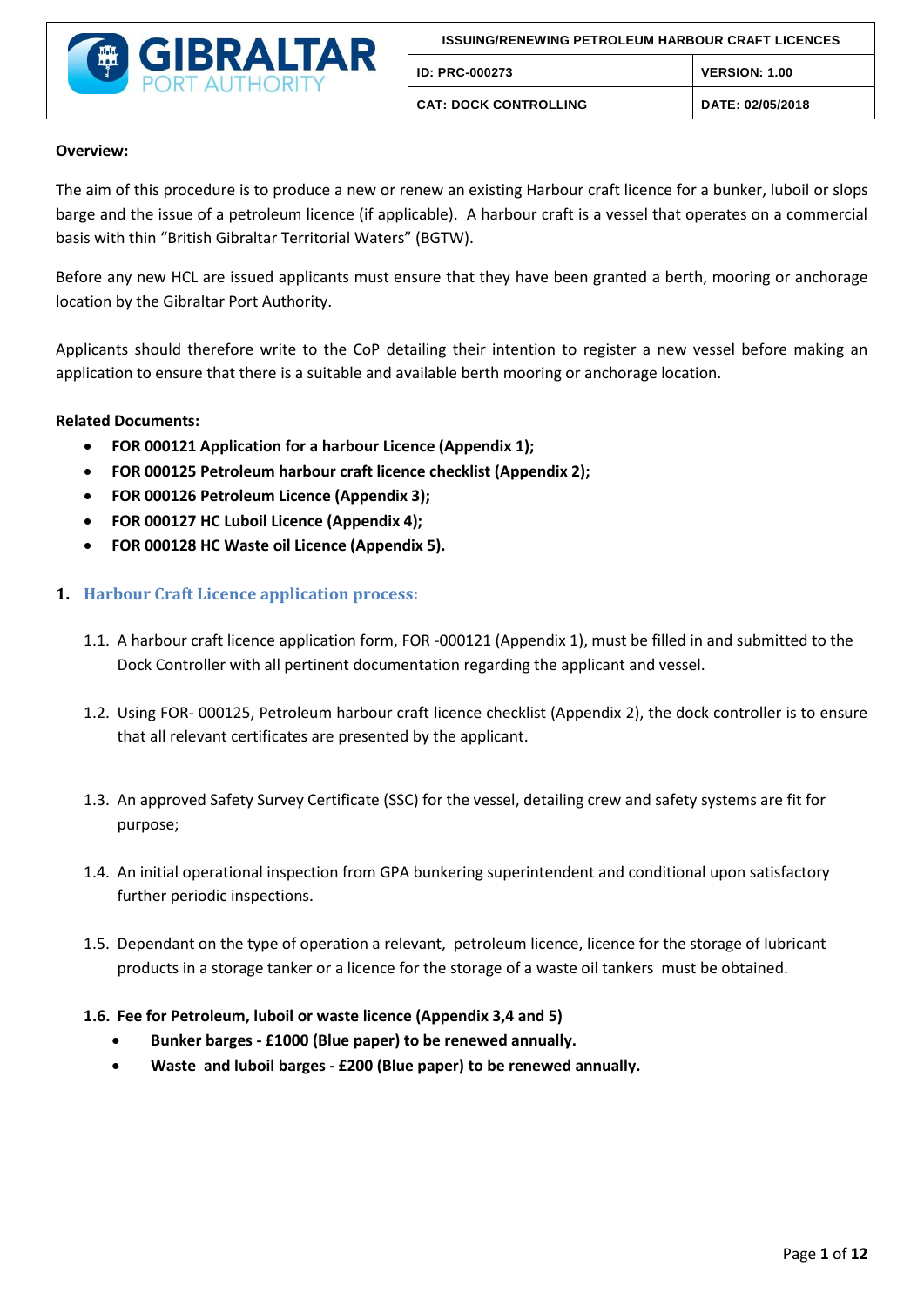

- **1.7. Petroleum harbour craft licence fees:**
	- **1.7.1. Bunker barges**
	- **0-3000 GRT - £5000;**
	- **3001 – 5000 GRT - £10000;**
	- **5001 – 7500 GRT - £12000;**
	- **7501 GRT onwards £15000;**

### **1.7.2. Slop and luboil barges**

- **Per tonne dead weight (subject to £100 minimum) – 50p**
- 1.8. Once all documentation has been completed and fees received the Dock Controller is to submit licence application to the CoP for revision and sign off.
- 1.9. If the CoP of the Gibraltar Port Authority believes that any of the above conditions are not met to his satisfaction, he may suspend or withdraw a licence at any time;
- 1.10. The owner of a harbour craft must abide by the Port rules and the authority of the Captain of the Port;
- 1.11. The CoP of the Gibraltar Port Authority reserves the right to amend the conditions for issue of a harbour craft licence any time.

### **2. Petroleum Harbour Craft Licence Renewal**

2.1. Dock controllers must ensure applicants wishing to renew their Harbour Craft Licence complete the submission of documents and payment of fees details in appendix 2.

### **3. Petroleum Harbour craft licence records**

- 3.1. Harbour crafts will be issued with a H-number corresponding to their licence number.
- 3.2. All harbour craft have a hard copy folder assigned to them where all application documentation and copies of licences are held. This is maintained in the Dock controllers office.
- **3.3.** Digital records of licences are to be saved on '**B' drive > Dock Controller >HCL > Petroleum certificate**
- **3.4.** Digital records of provisional harbour craft licences are to be saved on "**B" drive > Dock controller >HCL > Provisional harbour craft licence.**

### **4. Format and licence fees**

- Print original certificate with red seal endorsed plus 1 copy for file
- Issuing of a Red book
- Complete manual receipt in Dock Controller receipt book
- Return file to Dock Controller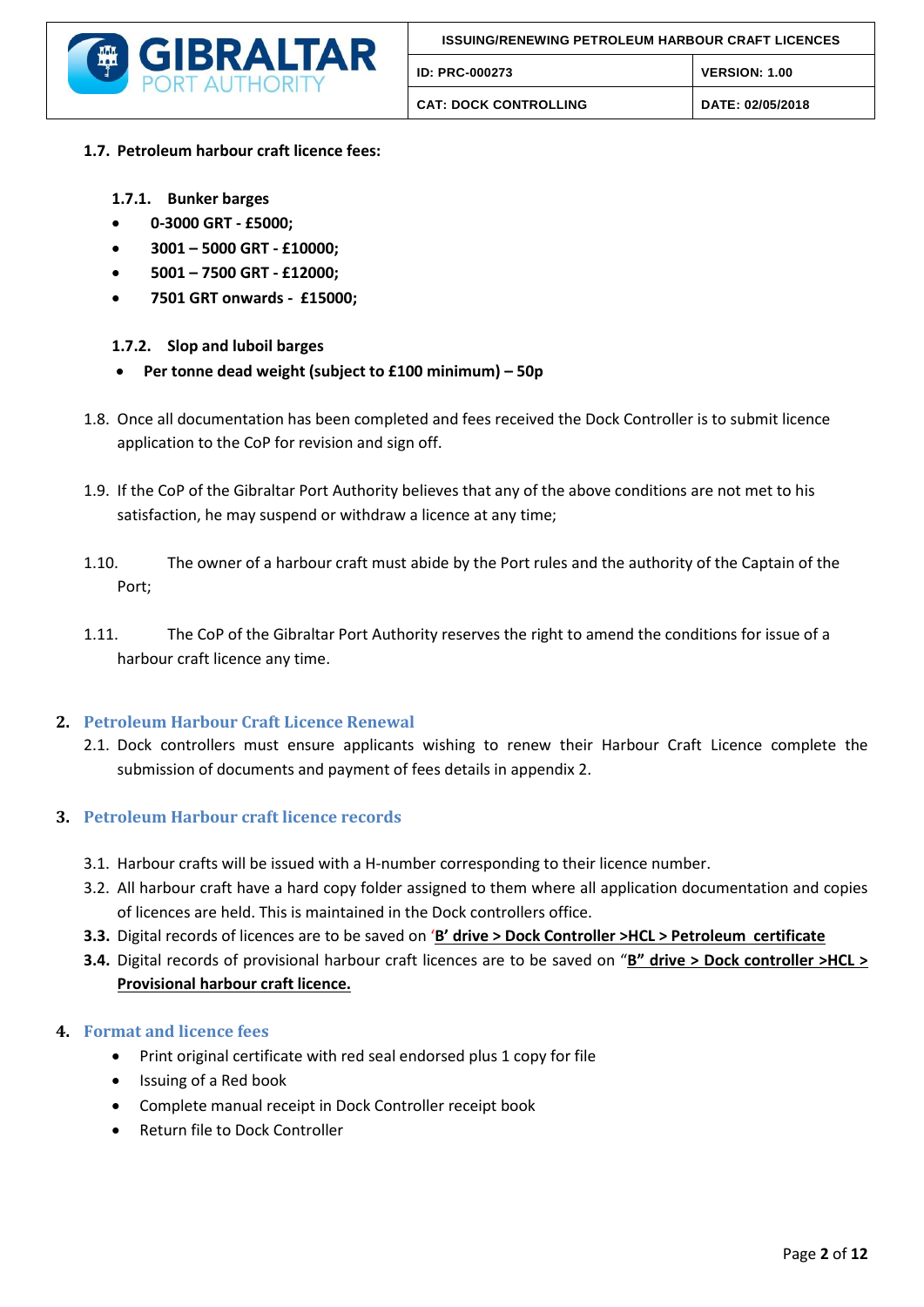

| <b>ISSUING/RENEWING PETROLEUM HARBOUR CRAFT LICENCES</b> |                      |
|----------------------------------------------------------|----------------------|
| <b>ID: PRC-000273</b>                                    | <b>VERSION: 1.00</b> |
| <b>CAT: DOCK CONTROLLING</b>                             | DATE: 02/05/2018     |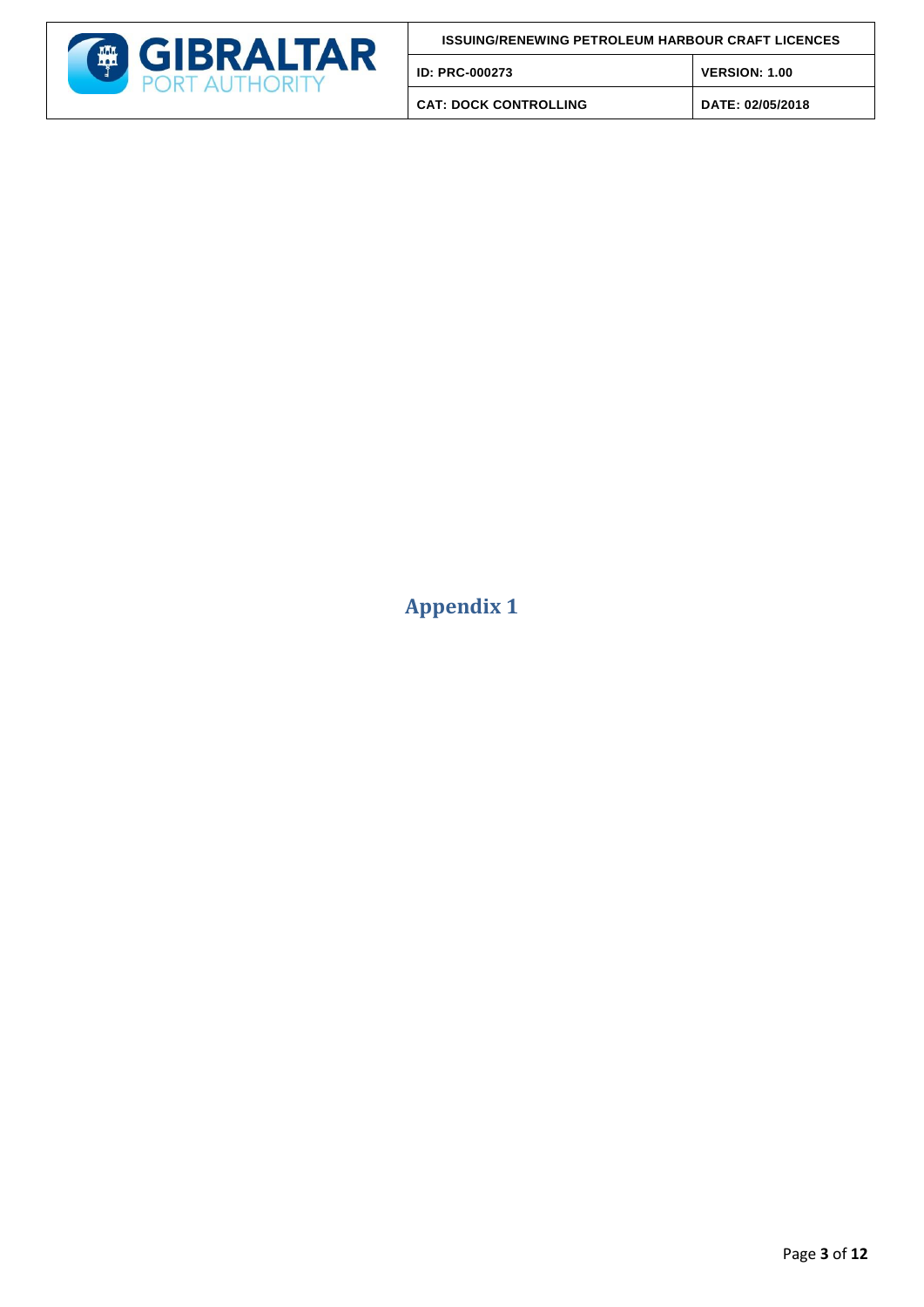

| Full Name of Applicant:                                                                                                                                                            |                                                                                                                       |  |
|------------------------------------------------------------------------------------------------------------------------------------------------------------------------------------|-----------------------------------------------------------------------------------------------------------------------|--|
| Home Address:                                                                                                                                                                      |                                                                                                                       |  |
| Telephone Number:                                                                                                                                                                  |                                                                                                                       |  |
| Name of Craft:                                                                                                                                                                     |                                                                                                                       |  |
| Class:                                                                                                                                                                             |                                                                                                                       |  |
| Colour:                                                                                                                                                                            |                                                                                                                       |  |
| Length:                                                                                                                                                                            |                                                                                                                       |  |
| Draught                                                                                                                                                                            |                                                                                                                       |  |
| Tonnage:                                                                                                                                                                           |                                                                                                                       |  |
| Engine Number:                                                                                                                                                                     |                                                                                                                       |  |
| Engine Type BHP:                                                                                                                                                                   |                                                                                                                       |  |
| Berth:                                                                                                                                                                             |                                                                                                                       |  |
| Previous Licence Number (If Any)                                                                                                                                                   | <u> 1989 - Johann Stoff, deutscher Stoffen und der Stoffen und der Stoffen und der Stoffen und der Stoffen und de</u> |  |
| Date of Application:                                                                                                                                                               |                                                                                                                       |  |
| I hereby declare that I/we are/am the owner/s of the said vessel and that the information given in this<br>application is true and correct to the best of my knowledge and belief. |                                                                                                                       |  |
| Applicant                                                                                                                                                                          |                                                                                                                       |  |
|                                                                                                                                                                                    |                                                                                                                       |  |
| EAD AEEIAIAL LISE ANI V                                                                                                                                                            |                                                                                                                       |  |

### **FOR OFFICIAL USE ONLY**

Recommendation New License Number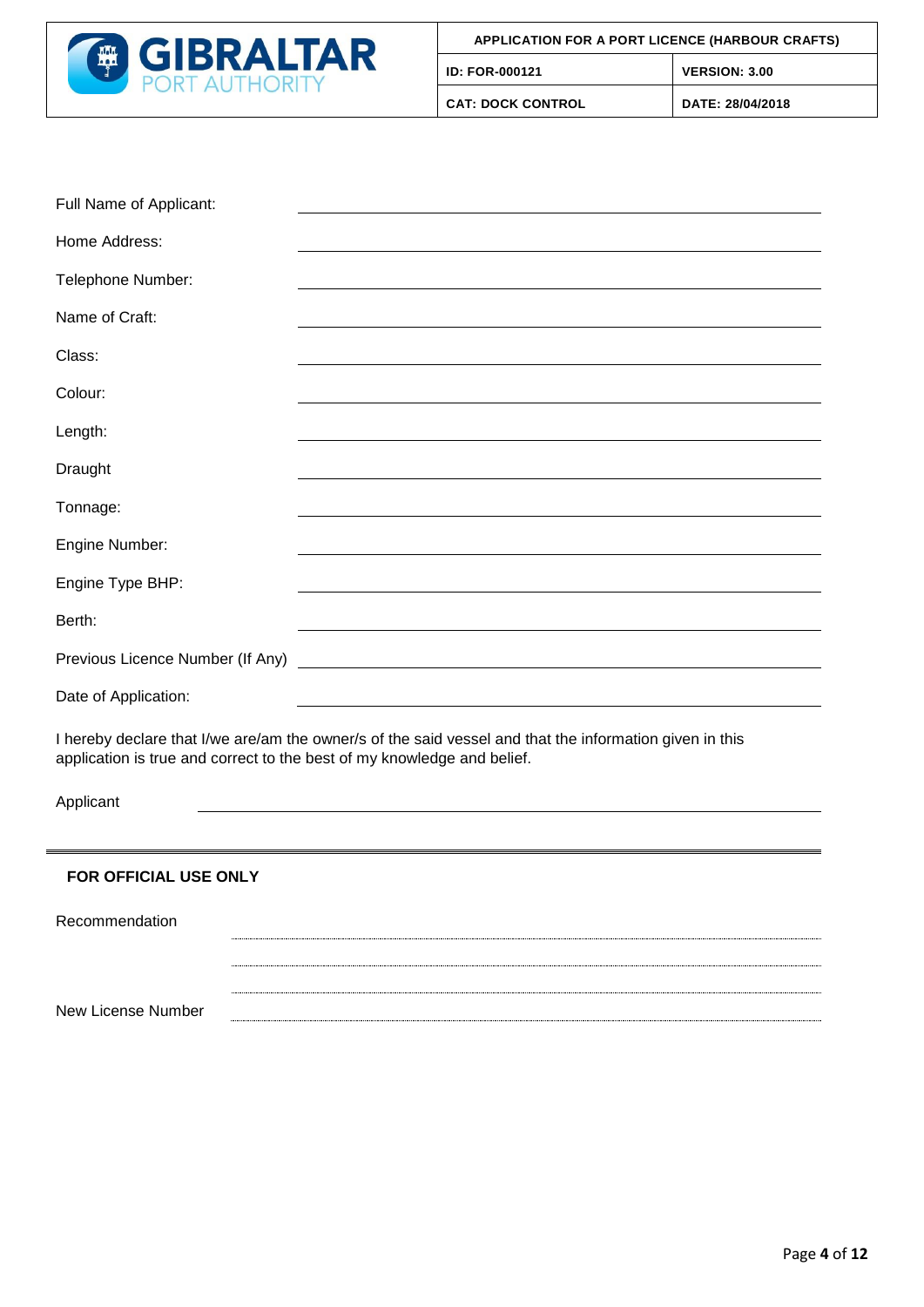

| <b>ISSUING/RENEWING PETROLEUM HARBOUR CRAFT LICENCES</b> |                      |
|----------------------------------------------------------|----------------------|
| ID: PRC-000273                                           | <b>VERSION: 1.00</b> |
| <b>CAT: DOCK CONTROLLING</b>                             | DATE: 02/05/2018     |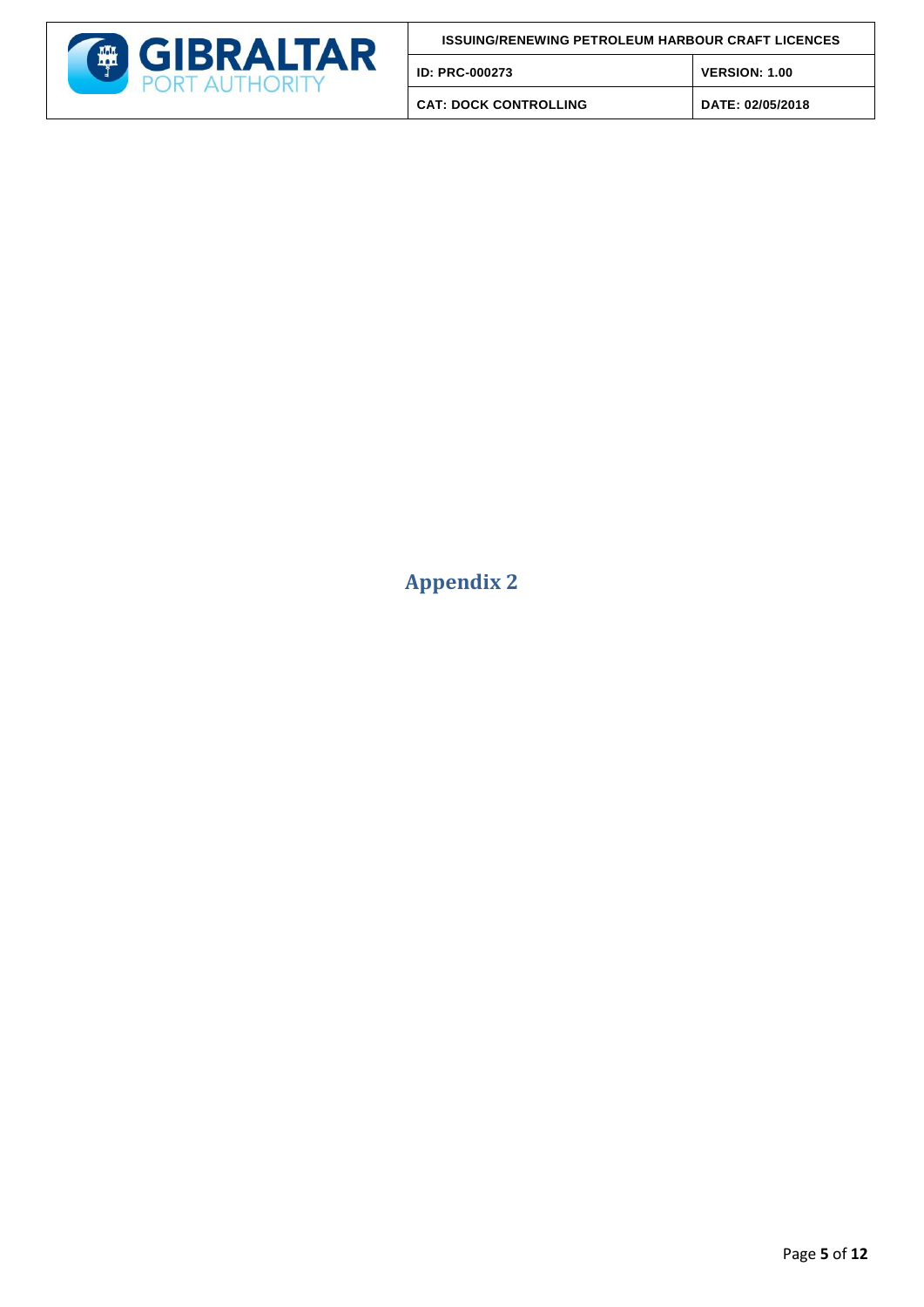

# Requirements for Petroleum harbour craft licence application documentation checklist.

| <b>Documentation</b>                               | Yes | <b>No</b> | Check by<br>Initial | Date |
|----------------------------------------------------|-----|-----------|---------------------|------|
| Application for FOR -000121 received               |     |           |                     |      |
| Application signed by owner/s of the vessel        |     |           |                     |      |
| applying for licence                               |     |           |                     |      |
| Appropriate harbour craft licence application      |     |           |                     |      |
| fee received                                       |     |           |                     |      |
| Specific details to this application:              |     |           |                     |      |
| a) Evidence of approval by the Captain of the      |     |           |                     |      |
| Port to register vessel and berthing facilities    |     |           |                     |      |
| if required (Signed Format).                       |     |           |                     |      |
| b) Following documentation of the vessel received: |     |           |                     |      |
| Vessel particulars;                                |     |           |                     |      |
| Certificate of registry;                           |     |           |                     |      |
| Load line certificate;                             |     |           |                     |      |
| Copies of insurance of vessel;                     |     |           |                     |      |
| Copies of any charter party if the vessel is       |     |           |                     |      |
| not owned by the applicant.                        |     |           |                     |      |
| IOPP Certificate;                                  |     |           |                     |      |
| Wreck removal certificate (Nairobi                 |     |           |                     |      |
| convention);                                       |     |           |                     |      |
| 95% and 98% maximum cargo figures                  |     |           |                     |      |
| required                                           |     |           |                     |      |
| Shipping agents or company details;<br>C)          |     |           |                     |      |
| d) Approved Safety Survey Certificate by the       |     |           |                     |      |
| <b>Gibraltar Maritime Administration;</b>          |     |           |                     |      |
| e) An initial operational inspection report and    |     |           |                     |      |
| approval from GPA Bunkering                        |     |           |                     |      |
| Superintendent.                                    |     |           |                     |      |
| Fee for issue of a Passenger Certificate (If<br>f) |     |           |                     |      |
| applicable)                                        |     |           |                     |      |
| Fee for issue of a Petroleum Licence (If<br>g)     |     |           |                     |      |
| applicable)                                        |     |           |                     |      |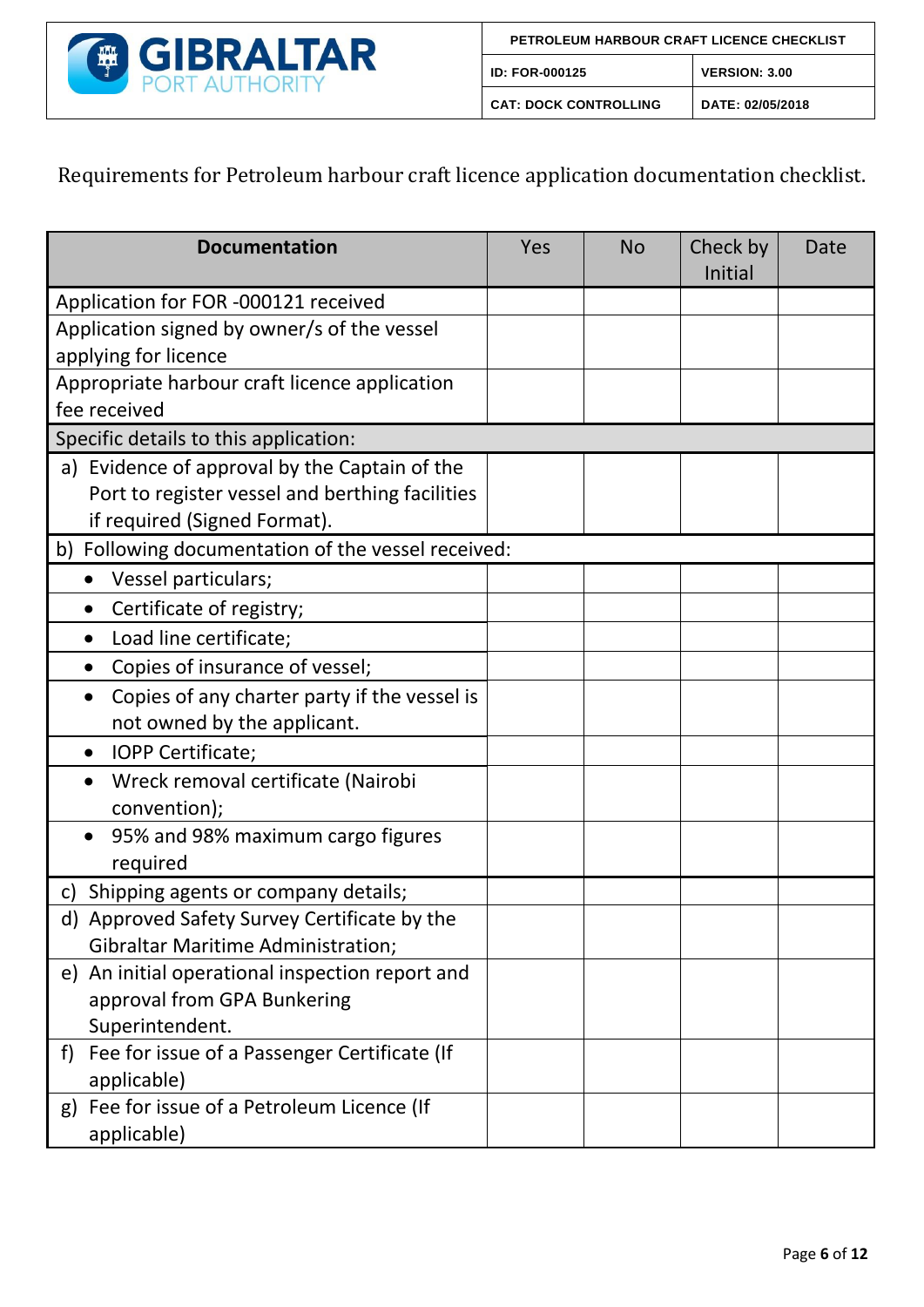

| <b>ISSUING/RENEWING PETROLEUM HARBOUR CRAFT LICENCES</b> |                      |
|----------------------------------------------------------|----------------------|
| ID: PRC-000273                                           | <b>VERSION: 1.00</b> |
| <b>CAT: DOCK CONTROLLING</b>                             | DATE: 02/05/2018     |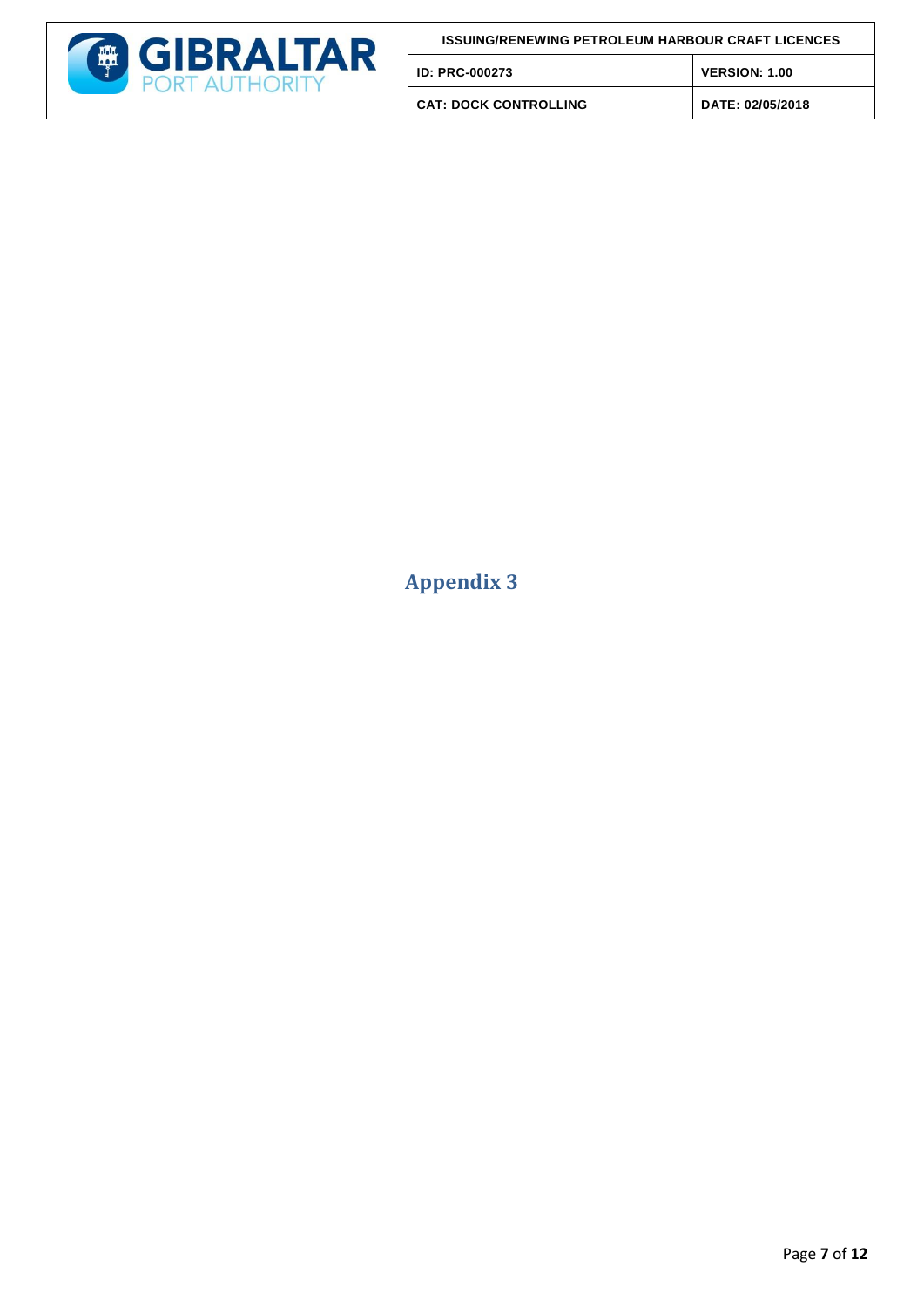

**ID: FOR-000126 VERSION: 3.00**

**CAT: DOCK CONTROLLING DATE: 02/05/2018**

# **LICENCE FOR THE STORAGE OF BUNKERS IN A TANKER**

### **H 216**

Licence is hereby granted to **…………………** to use the Barge "…………" for the storage of bunkers in bulk, subject to the following conditions:-

(Bunkers are defined as – Fuel Oil , MGO Marine Gasoil, MDO Marine Diesel Oil.

- Not more than **.................** of bunkers shall be carried or stored on the said vessel, in tanks allocated. Being not more than 95% of the class approved tank capacity.
- 2. The bunkers shall be stored in bulk in the vessel's cargo tanks.
- 3. Sufficient chemical fire extinguishers of a pattern approved by the licensing Authority and ready for immediate use shall be kept on the said vessel in such position as may be indicated by the Government Surveyor.
- 4. Every artificial light used in or upon the said vessel shall be so constructed as not to be liable to ignite any inflammable vapour arising from the bunkers stored in the vessel.
- 5. The licensee will at all times grant free access to the vessel to both the Captain of the Port and the Chief Fire Officer, or persons deputised by them.
- 6. The Licensee will comply with Provisions of the Port Rules for the time or other rules coming into force relating to the storage of bunkers or Safety within the Port.
- 7. The following other conditions shall apply:
	- (a) This licence applies to the products that can be carried as identified in the Ships Classification Certificate
	- (b) The bunkers shall be stored in Barge's tanks only. Vents shall be fitted with flame arresters.
	- (c) Pipelines and pumping equipment shall be fully gas tight.
	- (d) During pumping operations, all scuppers must be adequately blocked so as to contain any products spilled onto the decks of the vessel. "…………." to be in place at flanges Manifolds and Joints.
	- (e) During pumping operations, there shall be at least one experienced man standing by on the deck of the Barge at all times.
	- (f) The vessel shall carry on board sufficient quantity of oil dispersant, absorbent materials, buckets, drum shovels and other anti-pollution materials to satisfy the Government Surveyor that the vessels' crew are in a position to be able to tackle any spillage.
	- (g) All flexible hoses to be pressure tested on an annual basis with certificates onboard and records ashore.
	- (h) No stores to be carried on deck.
	- (i) Any spillage, no matter how small, must be reported immediately to the Port Office.
- 8. The Licensing Authority may cancel this licence upon the licensee committing any breach of the conditions herein set forth or of the rules for the time being in force.
- **9.** This licence shall, unless previously cancelled, remain in force until **(Insert date).**
- 10. A Senior Manager, qualified in bunker operations shall be in charge of these operations.

#### **Dated this day of (Insert date).**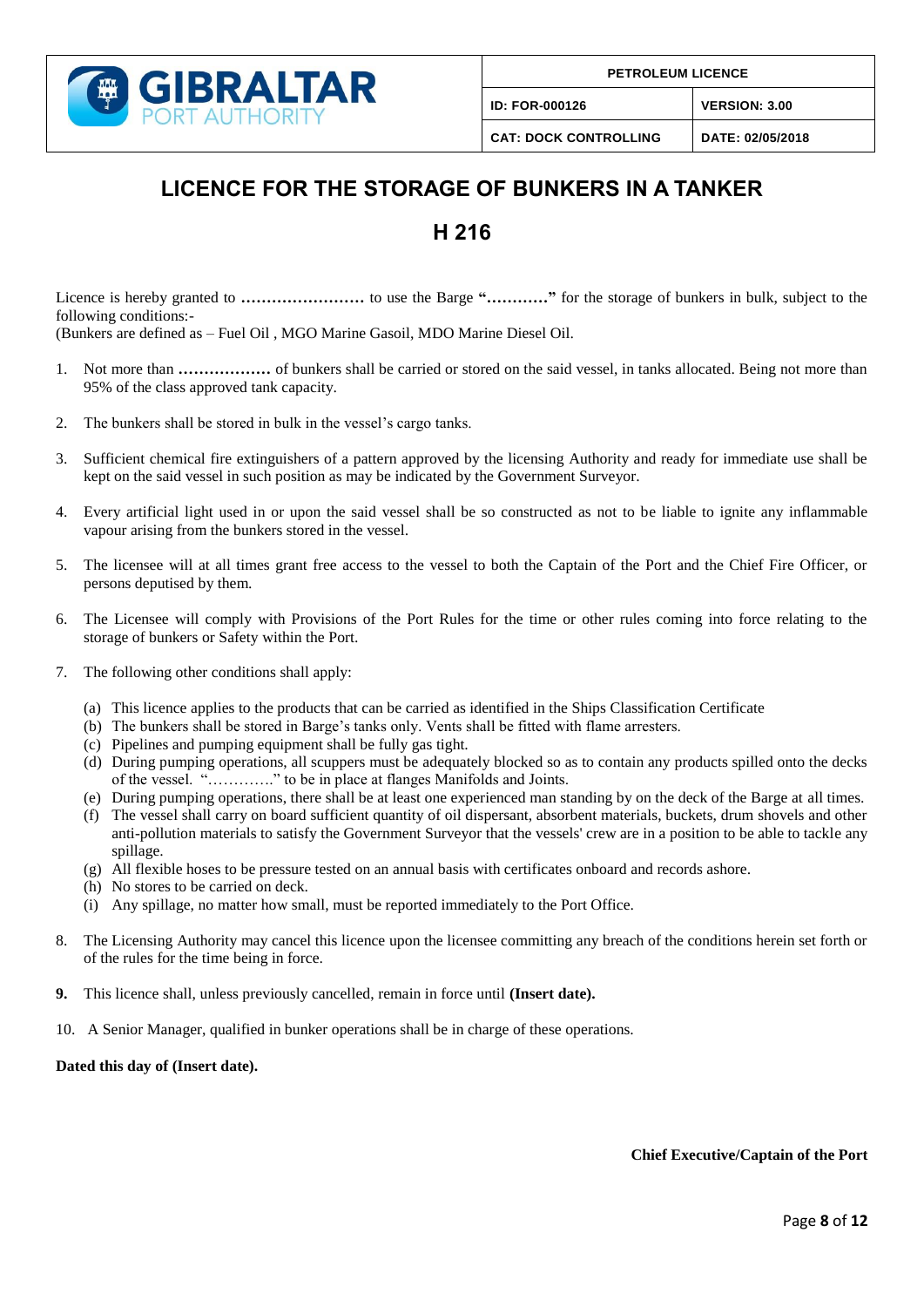

| <b>ISSUING/RENEWING PETROLEUM HARBOUR CRAFT LICENCES</b> |  |
|----------------------------------------------------------|--|
|                                                          |  |

| <b>ID: PRC-000273</b> | <b>VERSION: 1.00</b> |
|-----------------------|----------------------|
| CAT. DOCK CONTROLLING | DATE, 02/05/200      |

**CAT: DOCK CONTROLLING DATE: 02/05/2018**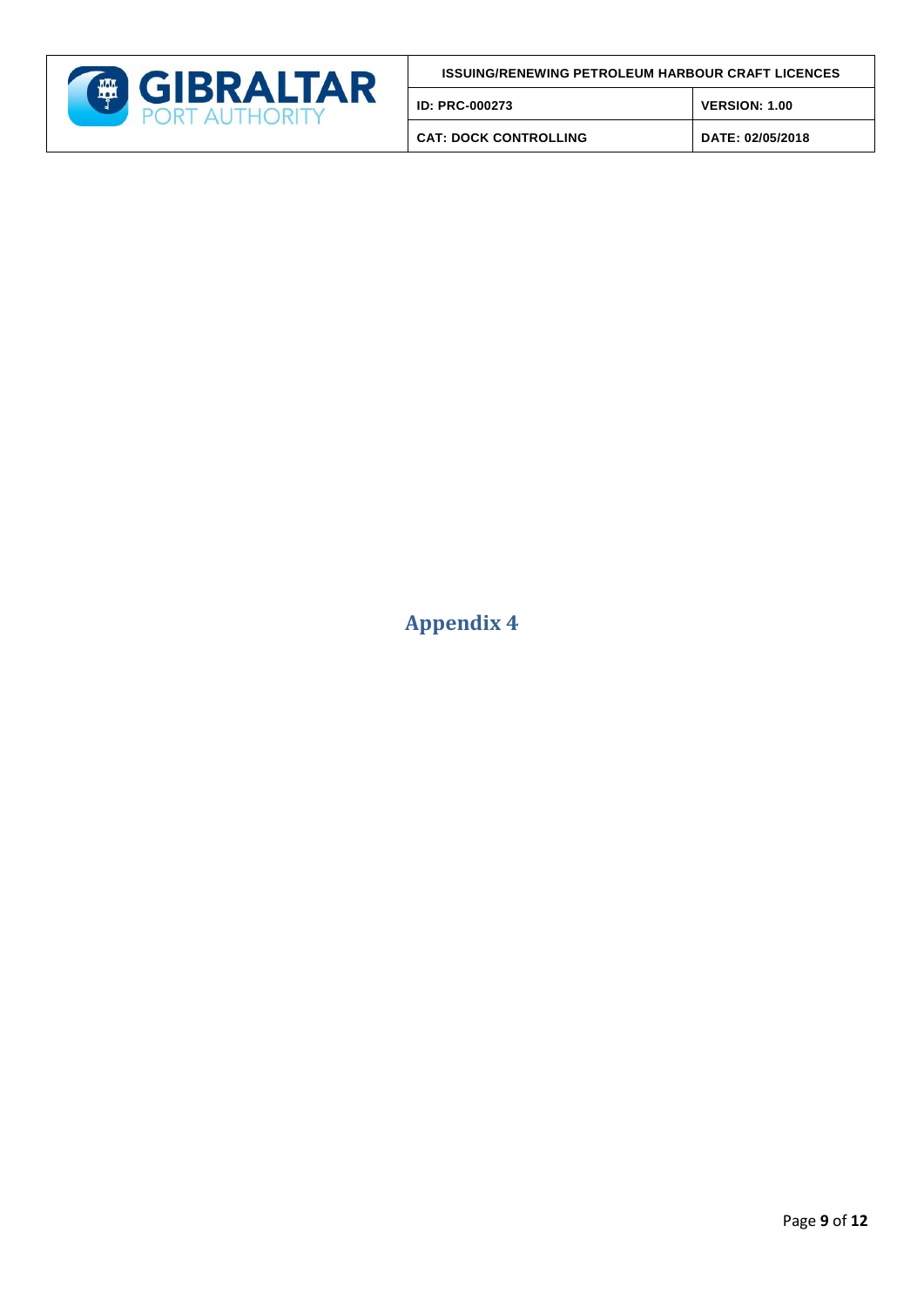

**LUBOIL LICENCE** 

**ID: FOR-000127 VERSION: 2.00**

## **LICENCE FOR THE STORAGE OF LUBRICANT PRODUCTS IN A STORAGE TANKER**

# **H 178**

Licence is hereby granted ……………… to use the "……………….. " for the storage, transportation and supply of Lubricant in bulk, subject to the following conditions:-

1. Not more than ………………. M.T of Lubricant shall be carried or stored on the said vessel, in tanks allocated.

2. The Lubricant shall be stored in bulk in the vessel's tanks.

3. Sufficient chemical fire extinguishers of a pattern approved by the licensing Authority and ready for immediate use shall be kept on the said lighted in such position as may be indicated by the Government Surveyor.

4. Every artificial light used in or upon the said lighter shall be so constructed as not to be liable to ignite any inflammable vapour arising from the petroleum stored in the lighter.

5. The licensee will at all times grant free access to the lighter to both the Captain of the Port and the Chief Fire Officer, or persons deputised by them.

6. The Licensee will comply with Provisions of the Port Rules for the time or other rules coming into force relating to the storage of Lubricant Products or Safety within the Port.

7. The following other conditions shall apply:

- (a) This licence applies to non-volatile lubricant products only, with flash points above 230oC degrees centigrade
- (b) The products shall be stored in Barge's tanks only. Vents shall be fitted with flame arresters.

(c) Pipelines and pumping equipment shall be fully gas tight.

(d) During pumping operations, all scuppers must be adequately blocked so as to contain any products spilled onto the decks of the vessel. "…………." to be in place of flanges Manifolds and Joints.

(e) During pumping operations, there shall be at least one experienced man standing by on the deck of the Barge at all times.

(f) The vessel shall carry on board sufficient quantity of oil dispersant, absorbent materials, buckets, drum shovels and other anti-pollution.

- (g) Materials to satisfy the Government Surveyor that the vessels' crew are in a position to be able to tackle any spillage.
- (h) All flexible hoses to be pressure tested on an annual basis with certificates on board and records ashore.
- (i) No stores to be carried on deck.

(j) Any spillage, no matter how small, must be reported immediately to the Port Office.

8. The Licensing Authority may cancel this licence upon the licensee committing any breach of the conditions herein set forth or of the rules for the time being in force.

9. This licence shall, unless previously cancelled, remain in force until (Insert Date).

10. A Senior Manager, qualified in bunker operations shall be in charge of these operations.

Dated this day of (Insert Date).

Chief Executive/Captain of the Port

Fee: £200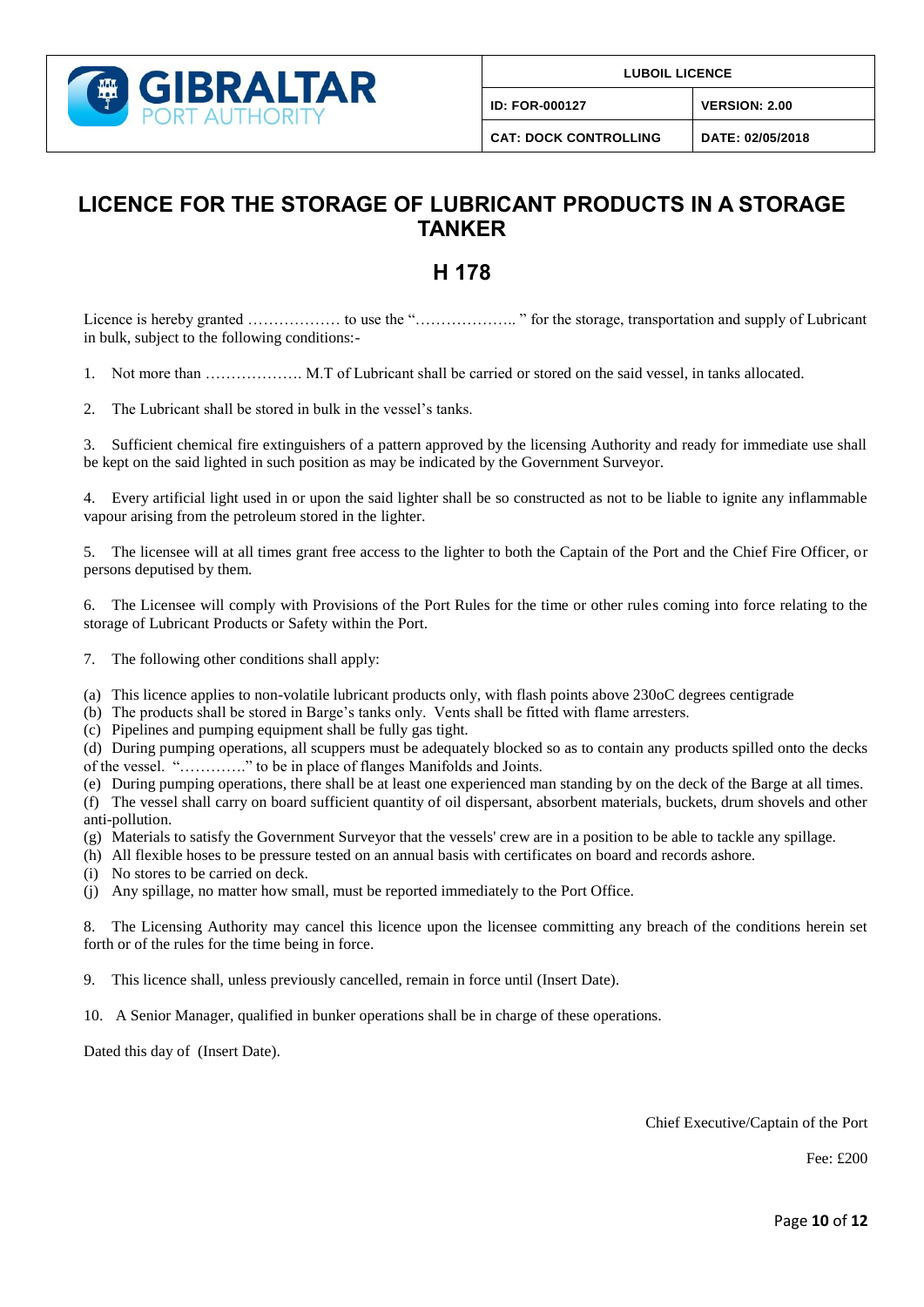

| <b>ISSUING/RENEWING PETROLEUM HARBOUR CRAFT LICENCES</b> |  |
|----------------------------------------------------------|--|
|                                                          |  |

**ID: PRC-000273 VERSION: 1.00**

**CAT: DOCK CONTROLLING DATE: 02/05/2018**